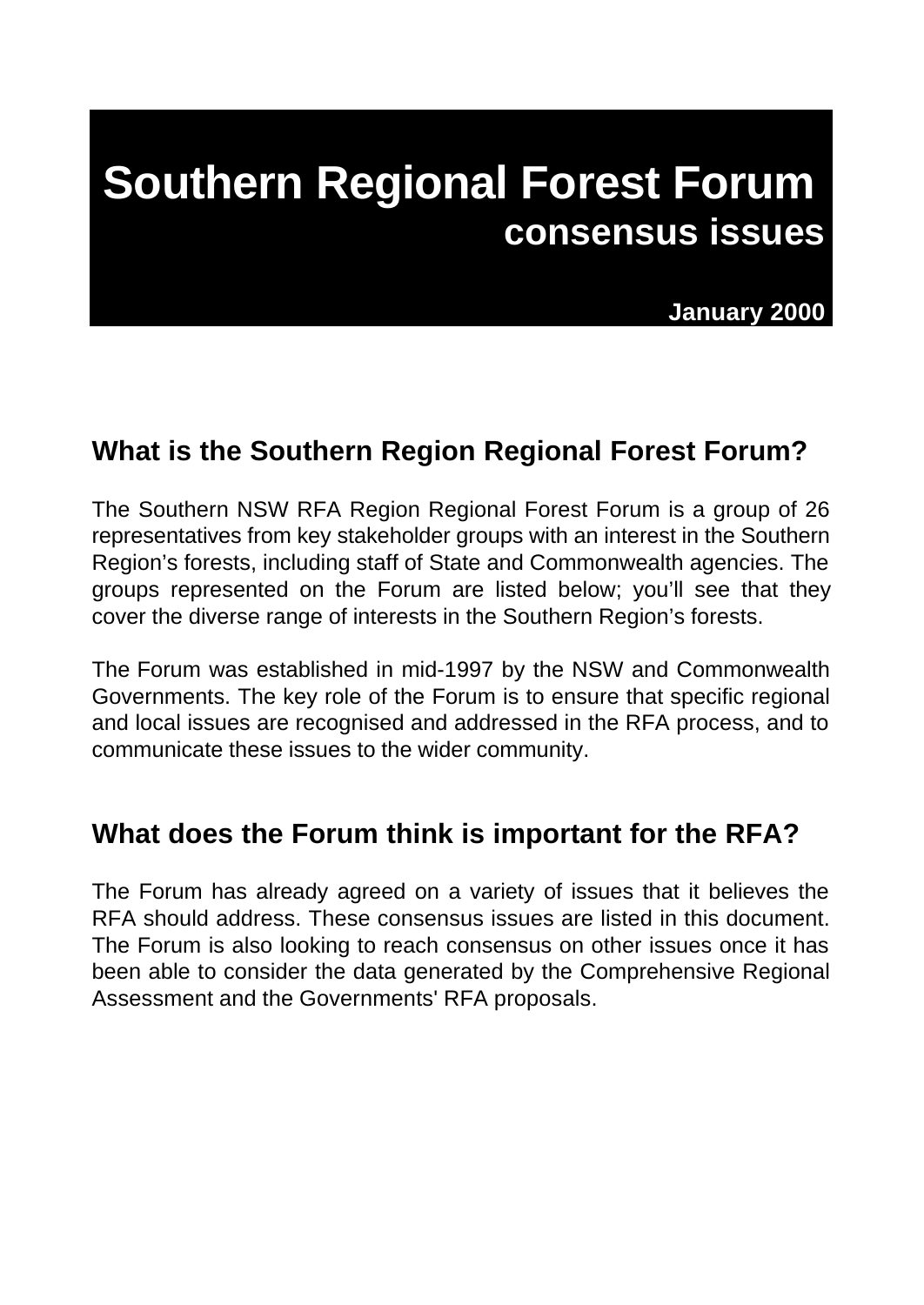### **Southern Regional Forest Forum consensus issues**

The Forum agrees that a Regional Forest Agreement for the Southern NSW region should:

#### **be built on an open, transparent and consultative process:**

- be based on meaningful community consultation;
- emerge from a negotiation process to which all stakeholders have been able to contribute;
- provide adequate resources to achieve agreed outcomes;

#### **acknowledge the rights and interests of Aboriginal people in relation to forests:**

- respect the rights and interests of Aboriginal people in relation to forests, including their exclusive ownership of intellectual and cultural property;
- recognise Aboriginal peoples' knowledge and custodianship of the land as integral to forest resource management;
- establish processes through which appropriate Aboriginal groups are consulted about land use and forest management;
- support amendment of the NSW NP Act to allow land to be vested in traditional owners;
- promote economic opportunities and benefits for Aboriginal people;

#### **deliver forest conservation and environmental protection:**

- protect biodiversity, through both the establishment of a CAR reserve system based on the JANIS criteria and appropriate off-reserve mechanisms;
- promote incentives and other mechanisms for conservation on private land;
- protect catchments to maintain the integrity of hydrological cycles, water quality and quantity, and to prevent land degradation;
- ensure that forest management does not prejudice aquatic or riparian biodiversity
- address the impacts of feral animals, fire regimes and weeds;
- address the impacts of potentially damaging agents through good planning, and adequately resourced cooperative arrangements, which recognise the responsibilities of land owners/managers to not adversely affect their neighbours.

#### **ensure the ecologically sustainable management of all forests:**

- develop functional and verifiable indicators of ecological sustainability as it applies to forest management;
- deliver ecologically sustainable management of forests on all tenures, using efficient and verifiable mechanisms;

#### **support best-practice, value-adding forest-based industries:**

- recognise the diversity of forest-based industries and uses, and foster their sustainable development; maximise economic opportunities, value recovery and local benefits from forest products and uses;
- create safe, secure and rewarding employment opportunities in forestry and the forest-based industries;
- ensure adequate transitional economic and social support for any communities adversely affected by RFA-related decisions;
- provide appropriate low impact recreational opportunities within the framework of regional adaptive management strategies with adequate resources for implementation;

#### **promote plantation and farm forestry:**

- promote the expansion of plantation and farm forestry on sites previously cleared of native vegetation, for a diverse range of benefits – including but not limited to biodiversity restoration, carbon sequestration, income generation, land rehabilitation, local employment, and wood production;
- promote the planting of native species, where appropriate, and recognise the important role of exotic species;
- reduce bureaucratic impediments to and improve the infrastructure for plantation expansion;
- provide appropriate financial and technical incentives for plantation expansion;

#### **educate the community about forest values, their conservation and sustainable use, drawing on Aboriginal, local and scientific knowledge.**

establish culturally appropriate<sup>1</sup> cooperative approaches for education and training of guides

l

*<sup>1</sup> cooperative arrangements would include 2 Elders (one man, one woman) to emphasise cultural and heritage customs together with one or two Departmental people to emphasise scientific knowledge*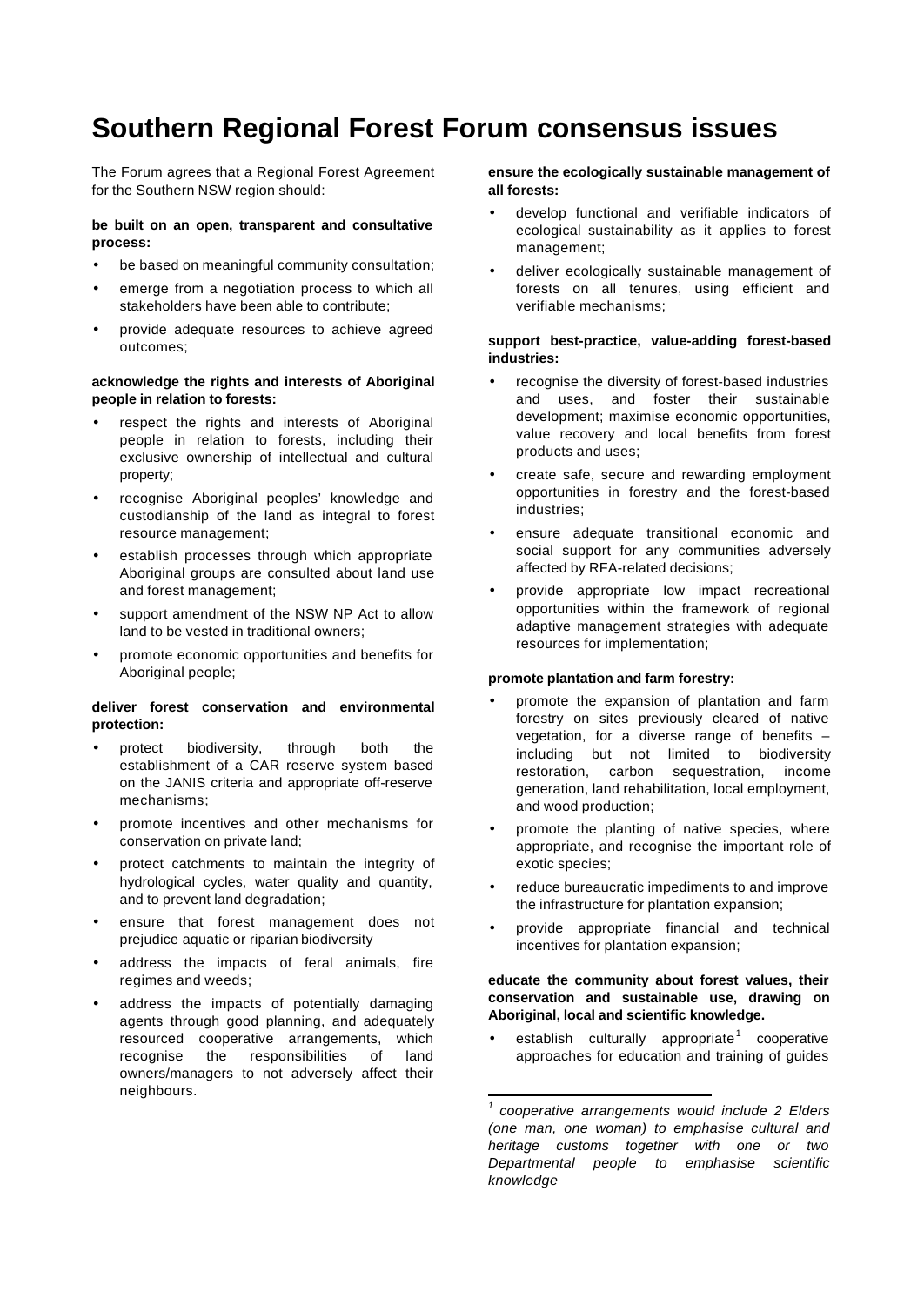and rangers between agencies and Aboriginal communities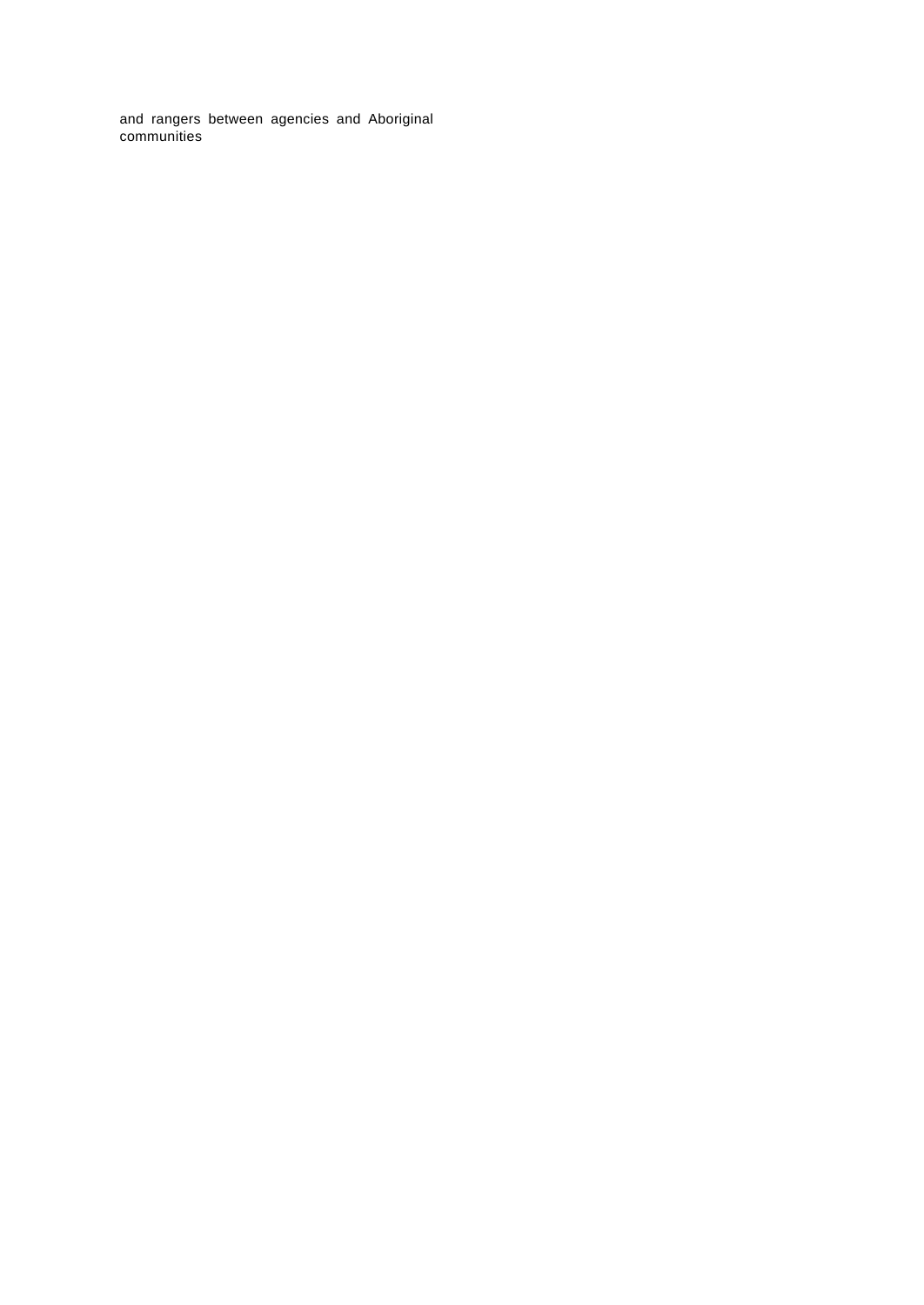### **What has the Forum done?**

The Forum has met on 24 occasions since June 1997. Meetings and field trips have been held throughout the Southern Region – at and around Batemans Bay, Tumut, Tumbarumba, Jervis Bay, Kioloa and Canberra - to help members become informed about the range of issues relevant to the RFA process. At these meeting and field trips, the Forum has heard from representatives of local communities, industries and interests, from agency staff responsible for forest conservation and management, and from researchers working in the Southern Region's forests.

Over the past two and a half years, the Forum has communicated a number of issues of shared concern to the NSW and Commonwealth governments. These issues have reflected the Forum's unanimous concern about vandalism in the forest, about Aboriginal peoples' involvement in the RFA process, the conduct of the CRA and RFA process, and the means by which the broader public are informed and invited to comment on governments' proposals for the Southern Region's forests.

### **What is the Forum doing between now and the conclusion of the RFA process?**

The Forum is working with the organisations its members represent , and with the NSW and Commonwealth Governments, to promote public knowledge and understanding of the proposed RFA outcomes. We strongly encourage you to come to one of the information sessions during the public consultation period and to communicate your interests and views to Forum members and staff of NSW and Commonwealth agencies who will also be there.

If you have a particular interest in the views of one of the groups represented on the Forum, you may wish to speak with one of their representatives at the information sessions.